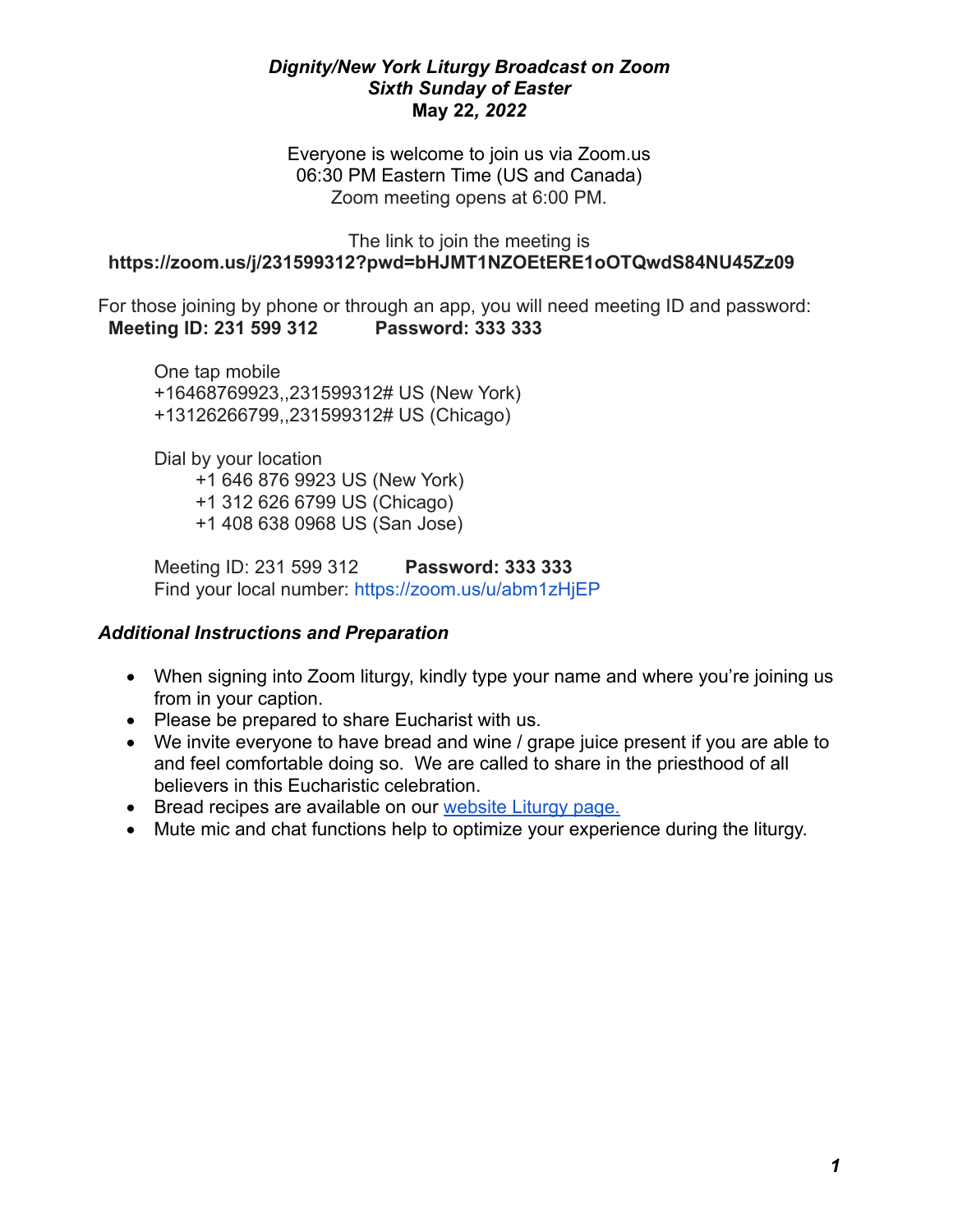## **WELCOME:**

## **OPENING HYMN: Glory and Praise to Our God GC 522**

Glory and praise to our God, who alone gives light to our days. Many are the blessings God bears to those who trust in God's ways.

- 1. We, the daughters and sons of God who built the valleys and plains, Praise the wonders our God has done in ev'ry heart that sings.
- 2. In God's wisdom God strengthens us, like gold that's tested in fire. Though the power of sin prevails, our God is there to save.
- 3. Ev'ry moment of ev'ry day our God is waiting to save, Always ready to seek the lost, to answer those who pray.
- 4. God has watered our barren land and spent his merciful rain. Now the rivers of life run full for anyone to drink.

#### **SIGN OF THE CROSS & GREETING:**

| Presider: | Alleluia, Christ is Risen!                    |
|-----------|-----------------------------------------------|
| All:      | Christ is Risen indeed. Alleluia!             |
| Presider: | Blessed be God,                               |
|           | who gives us life with all of creation,       |
|           | joins us to the saving death of + Christ,     |
|           | and raises us to new life by the Holy Spirit. |
|           | Blessed be the Trinity.                       |
| All:      | <b>Blessed be God forever.</b>                |

#### **SPRINKLING RITE**

**HYMN:** This Is The Feast  $vs 3, 4$  GC 429

This is the feast of victory for our God. Alleluia, alleluia, alleluia.

- 1. Worthy is Christ, the Lamb who was slain, whose blood set us free to be people of God.
- 2. Power, riches, wisdom, and strength, and honor, blessing, and glory are his.
- 3. Sing with all the people of God, and join in the hymn of all creation.
- 4. Blessing, honor, glory, and might be to God and the Lamb forever. Amen.
- 5. For the Lamb who was slain has begun his reign. Alleluia.

## **OPENING PRAYER:**

**FIRST READING:** Acts 14:21-27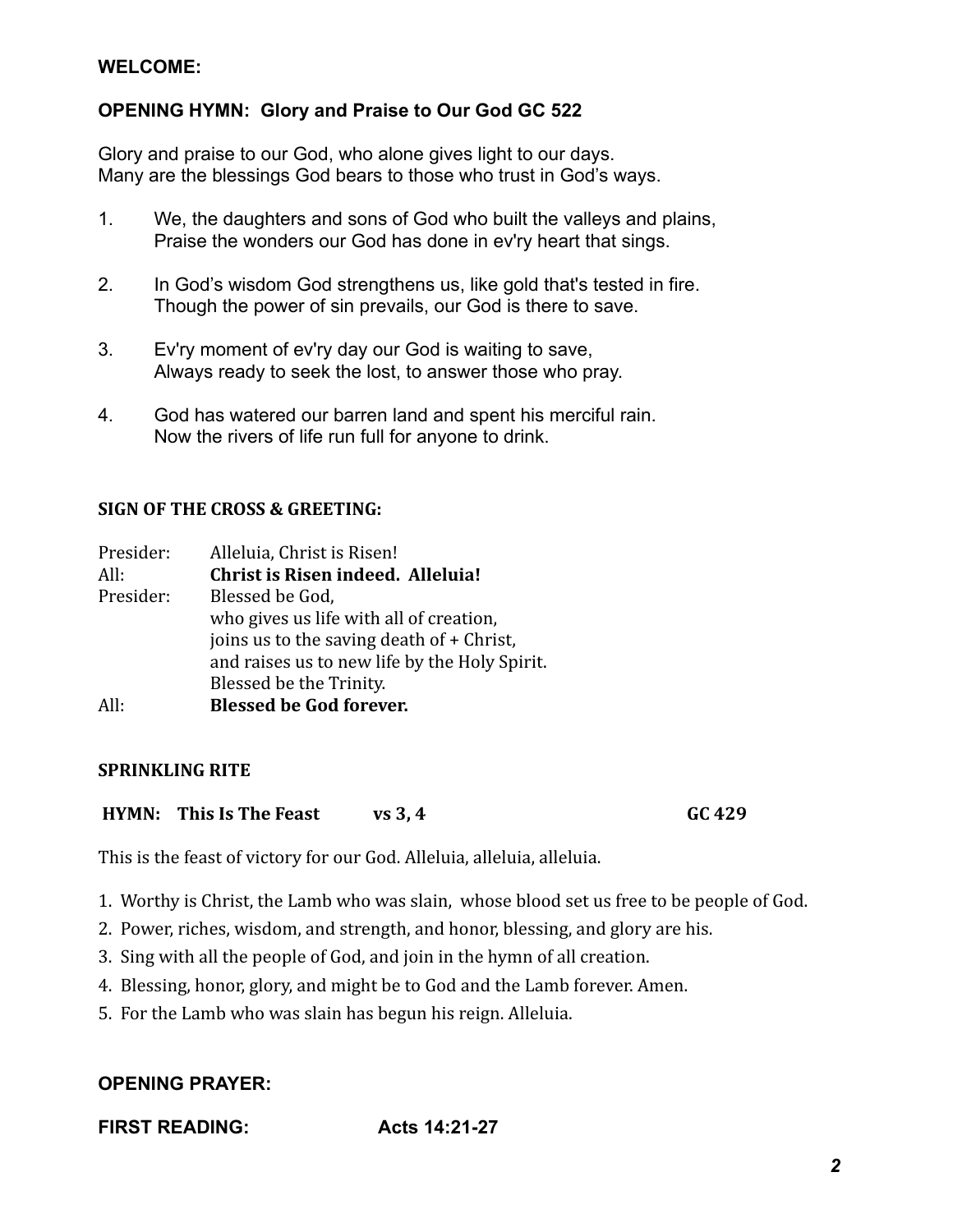## **RESPONSORIAL: Psalm 63: Your Love is Finer Than Life GC 62**

O God, I seek you, my soul thirsts for you, your love is finer than life.

- 1. As a dry and weary desert land, so my soul is thirsting for my God, and my flesh is faint for the God I seek, for your love is more to me than life.
- 2. I think of you when at night I rest, I reflect upon your steadfast love, I will cling to you, O Lord my God, in the shadow of your wings I sing.
- 3. I will bless your name all the days I live, I will raise my hands and call on you, my joyful lips shall sing your praise, you alone have filled my hungry soul.

**SECOND READING: Revelation 21:1-5**  GOSPEL ACCLAMATION: Festival Alleluia *Iames Chepponis* **GOSPEL READING: John 13:31-33, 34-35** Erol Delos Santos

**SCRIPTURE REFLECTION:**  $\qquad \qquad$  Erol Delos Santos

**PRAYERS OF THE FAITHFUL:** *Risen Savior, hear us.*

## **PRESENTATION HYMN:** *Come Down, O Love Divine GC 465*

1. Come down, O Love divine, Seek now this soul of mine, And visit it with your own ardor glowing; O Comforter, draw near, Within my heart appear, And kindle it, your holy flame bestowing. 2. O let it freely burn, Till earthly passions turn To dust and ashes in its heat consuming; And let your glorious light Shine ever on my sight, And clothe me round, the while my path illuming.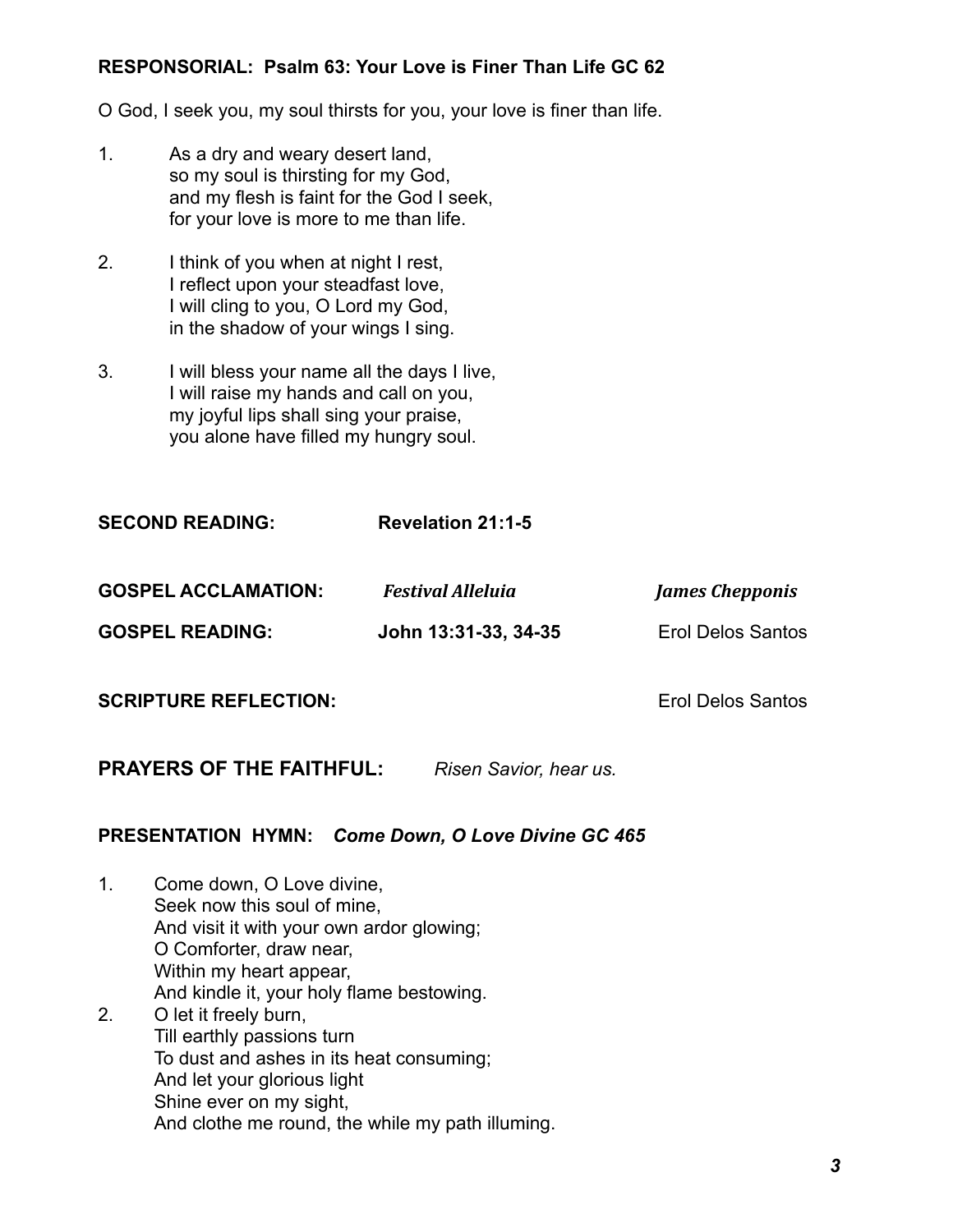3. And so the yearning strong, With which the soul will long, Shall far outpass the power of human telling; For none can guess its grace, Till love creates the place Wherein the Holy Spirit makes its dwelling.

## **EUCHARISTIC PRAYER:**

*Adapted by Fr. Joseph McOscar, from ICEL, An Original Eucharistic Prayer Introductory Dialogue as in the standard Order of Liturgy.*

**Presider:** Blessed are you Strong and Faithful God. All your works, the height and the depth, echo the silent music of your praise. In the beginning, your word summoned light; night withdrew, and creation dawned. As ages passed unseen, waters gathered on the face of the earth and life appeared. When the times at last had ripened and the earth grown full in abundance, you created in your own image humankind, the crown of all creation. You gave us breath and speech, that all the living might find a voice to sing your praise. So now, with all the powers of heaven and earth, we chant the ageless hymn of your glory.

**Preface Acclamation: Holy, Holy GC 228** 

**Presider:** All Holy God, how wonderful the work of your hands! You restored the beauty of your image when sin had scarred the world.

**ALL:** As a mother tenderly gathers her children, you embraced a people as your own and filled them with longing for a peace that would last forever and for a justice that would never fail.

Through countless generations your people hungered for the bread of freedom. From them you raised up Jesus, the living bread, in whom ancient hungers were satisfied. He healed the sick, though he himself would suffer; he offered life to sinners, though death would hunt him down. But with a love stronger than death, he opened wide his arms and surrendered his spirit.

**Presider:** God most gracious, let your Holy Spirit move in power over us,

**ALL:** And over our earthly gifts of bread and wine, that they may become the Body and Blood of Christ. On the night before he met with death, Jesus came to table with those he loved.

He took bread and blessed you, God of all creation: He broke the bread among his disciples and said:

Take this, all of you, and eat it: this is my Body, which will be given up for you. **(PAUSE)**

**Presider:** When Supper was ended:

**ALL:** Jesus took a cup of wine and gave thanks to You, God of all creation; He passed the cup among his disciples and said: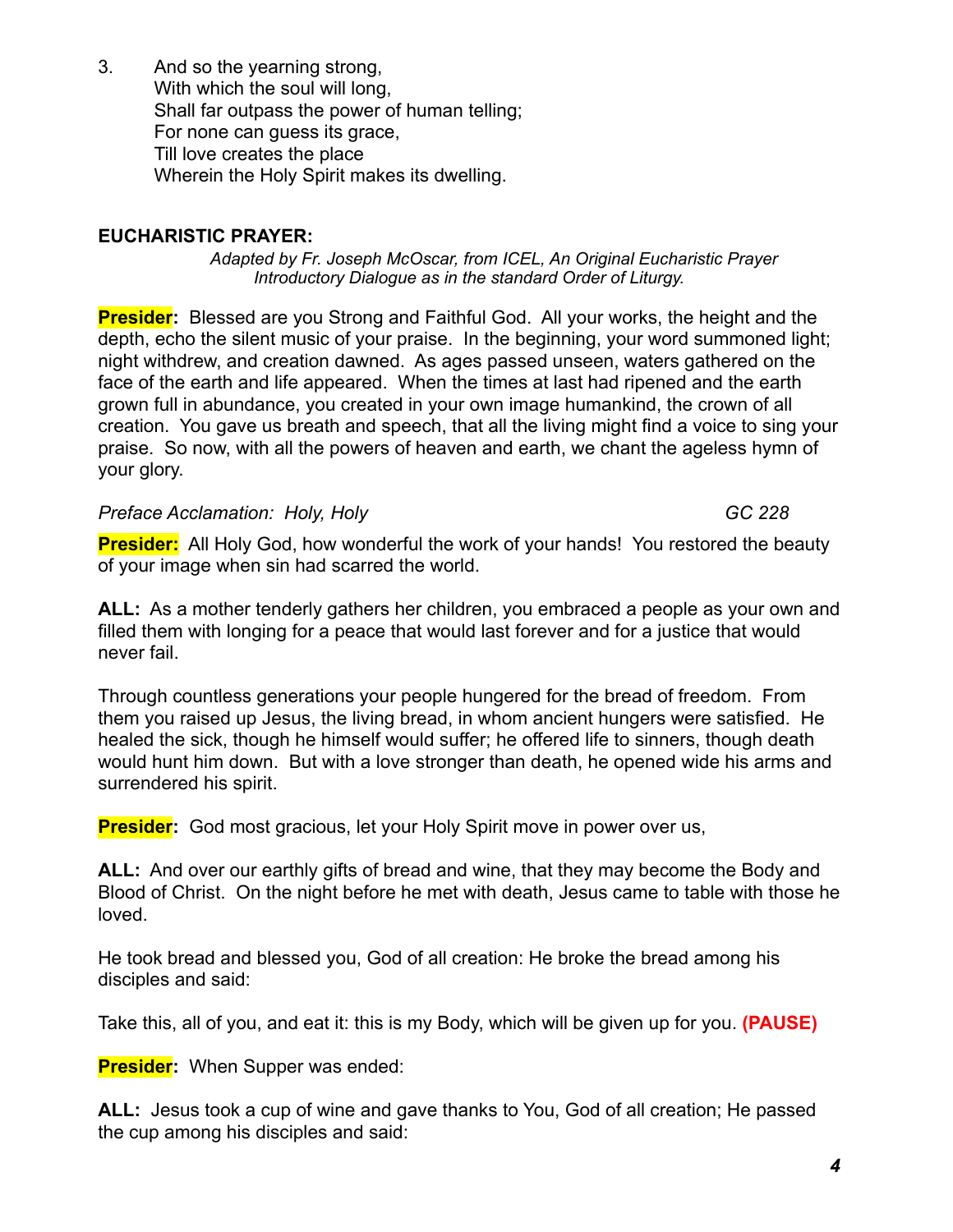Take this, all of you, and drink from it: this is the cup of my Blood, the Blood of the new and everlasting covenant. It will be shed for you and for all so that sins may be forgiven. Do this in memory of me. **(PAUSE)**

**Presider:** Let us proclaim the mystery of faith.

### *Memorial Acclamation GC 306*

**Presider:** God most Holy, we commemorate Jesus, Your Beloved One, as we offer this sacrifice.

**ALL:** Death could not bind Him up, for You raised him up in the Spirit of Holiness and exalted him as the Source of all creation. May the coming again of Christ in glory find us ever watchful in prayer, strong in love, and faithful to the breaking of the bread.

**Presider:** Rejoicing in the Holy Spirit, your whole Church offers thanks and praise, together with our Pope, our bishops, our Dignity leaders and all those who minister among your people, and those whose gifts and vocations are not yet recognized by your Church on earth.

**ALL:** We pray for ourselves here present and for all whose lives bring hope to this world. God of the living and the dead, awaken to the undying light of pardon and peace those fallen asleep in faith, especially those we remember in our hearts.

**Presider:** We pray for those who have died alone, unloved and unmourned. Gather them all into communion with Mary, the Mother of God, and with all your Saints.

**ALL:** Then, at last, will all creation be one and all divisions healed, and we shall join in singing your praise through our Savior, Jesus Christ.

### *Eucharistic Doxology And Amen GC 168*

Through Christ, With Christ, In Christ, in the unity of the Holy Spirit, all glory and honor is yours All-loving (Almighty) God, for ever and ever. Amen.

## **THE GREATEST PRAYER:**

*(please begin "Our Ever-loving God, who art in Heaven…")*

**THE PEACE:**

**THE BREAKING OF THE BREAD**: *Lamb of God GC 225*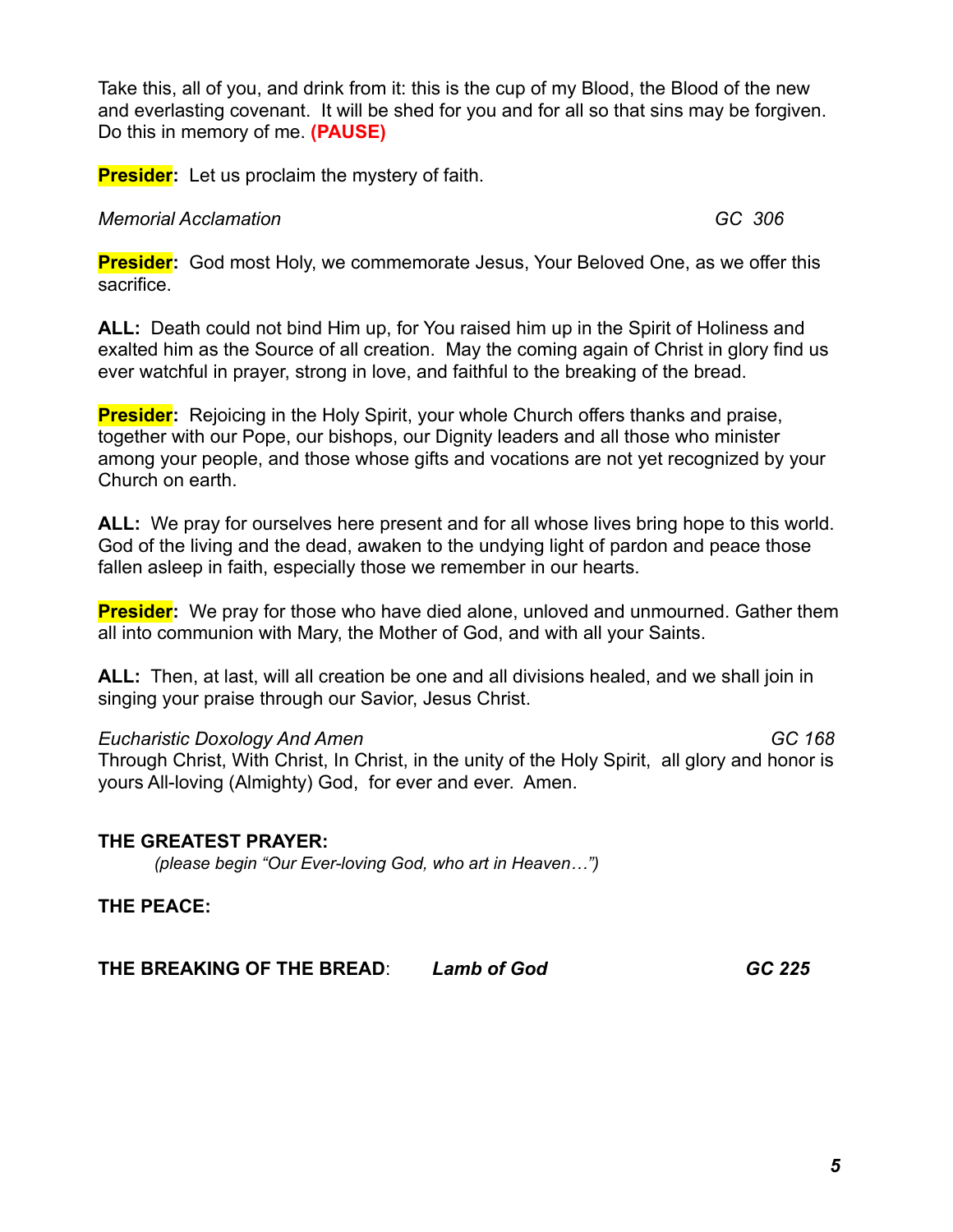Yahweh, I know you are near, standing always at my side. You guard me from the foe, and you lead me in ways everlasting.

- 1. Lord, you have searched my heart, and you know when I sit and when I stand. Your hand is upon me protecting me from death, keeping me from harm.
- 2. Where can I run from your love? If I climb to the heavens you are there; if I fly to the sunrise or sail beyond the sea, still I'd find you there.
- 3. You know my heart and its ways, you who formed me before I was born in the secret of darkness before I saw the sun in my mother's womb.
- 4. Marvelous to me are your works; how profound are your thoughts, my Lord. Even if I could count them, they number as the stars, you would still be there.

## **POST COMMUNION MEDITATION POEM**

In Dignity/New York's commitment to diversity, we will recognize the Asian American and Pacific Islander Heritage Month which recognizes the contributions and influence of Asian Americans and Pacific Islander Americans to the history, culture, and achievements of the United States. Tonight's poet is David Woo.

The son of immigrants from China, David Woo was born and raised in Phoenix, Arizona. He studied English at Harvard and Stanford and Chinese at Yale, and was a Wallace Stegner fellow in poetry at Stanford. He is the author of two poetry collections, *The Eclipses* (2005), which won the A. Poulin Jr. Poetry Prize, and *Divine Fire* (2021). Woo's work has been widely published in magazines such as the *New Yorker*, the *New Republic*, and the *Threepenny Review.*

# *ON FAILING TO WRITE A POEM AGAINST WAR* by David Woo

Not a battlefield but a metaphor for battles in the plain room adorned with cut-out silhouettes of a family lost in an argument without origin,

not a massacre but wounds of tenderness to be bandaged, made aseptic, someday forgotten, even the scar ignored when exposed,

not a bullet, not a fire burst, not a fléchette gyring out of the trench into the open mouth of some whirling, voracious, flying machine,

I saw no vision, ink-stained with searching one, my hands glazed on the friction of my ablutions, clear laminate of my palms, cleansed lifeline,

eyes lost in a thousand liquid prisms, the way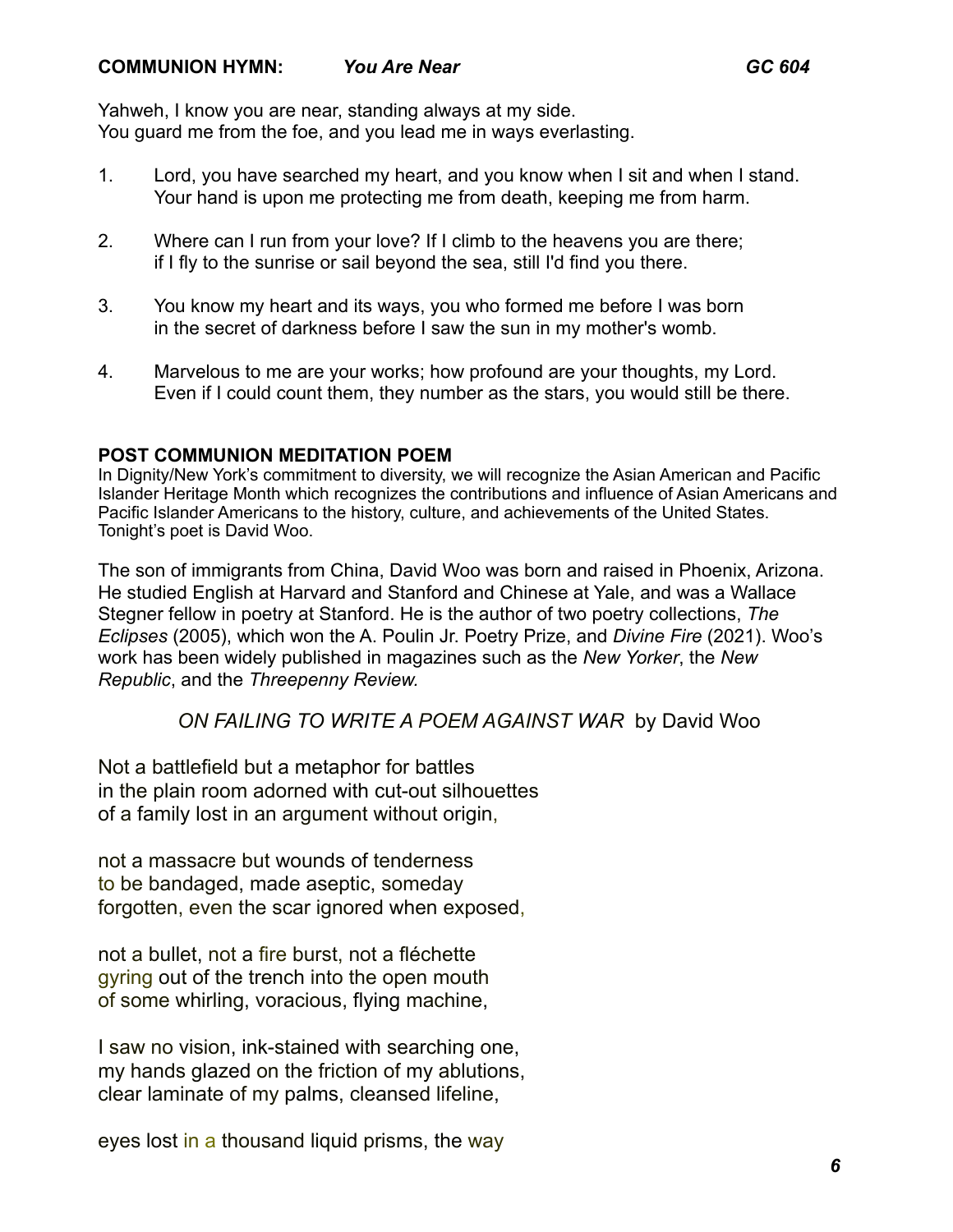water takes you into its course to pacify you now, as it invades the air, with its slow vanishing.

from *Divine Fire* 

## **PRAYER AFTER COMMUNION**

## **CONCLUDING HYMN: We Are the Light of the World GC 508**

Blessed are they who are poor in spirit, Theirs is the kingdom of God. Bless us, O Lord, make us poor in spirit; Bless us, O Lord, our God

We are the light of the world; may our light shine before all, that they may see the good that we do, and give glory to God.

Blessed are they who are meek and humble, They will inherit the earth Bless us, O Lord, make us meek and humble; Bless us, O Lord, our God Blessed are they who will mourn in sorrow, They will be comforted Bless us, O Lord, when we share their sorrow; Bless us, O Lord, our God

Bless those who hunger and thirst for justice, They will be satisfied Bless us, O Lord, hear our cry for justice; Bless us, O Lord, our God

Blessed are they who show others mercy, They will know mercy too Bless us, O Lord, hear our cry for mercy; Bless us, O Lord, our God

Blessed are hearts that are clean and holy, They will behold the Lord Bless us, O Lord, make us pure and holy; Bless us, O Lord, our God.

Blessed are hearts that are clean and holy, They will behold the Lord Bless us, O Lord, make us pure and holy; Bless us, O Lord, our God

Blessed are they who bring peace among us, They are the children of God Bless us, O Lord, may your peace be with us; Bless us, O Lord, our God

Bless those who suffer from persecution, Theirs is the kingdom of God. Bless us, O Lord, when they persecute us; Bless us, O Lord, our God.

## **ANNOUNCEMENTS**

All music used with permission. Reprinted under OneLicense.net #A-700554 Permission to podcast / stream the music in this service obtained from ONE LICENSE with license #A-700554. All rights reserved.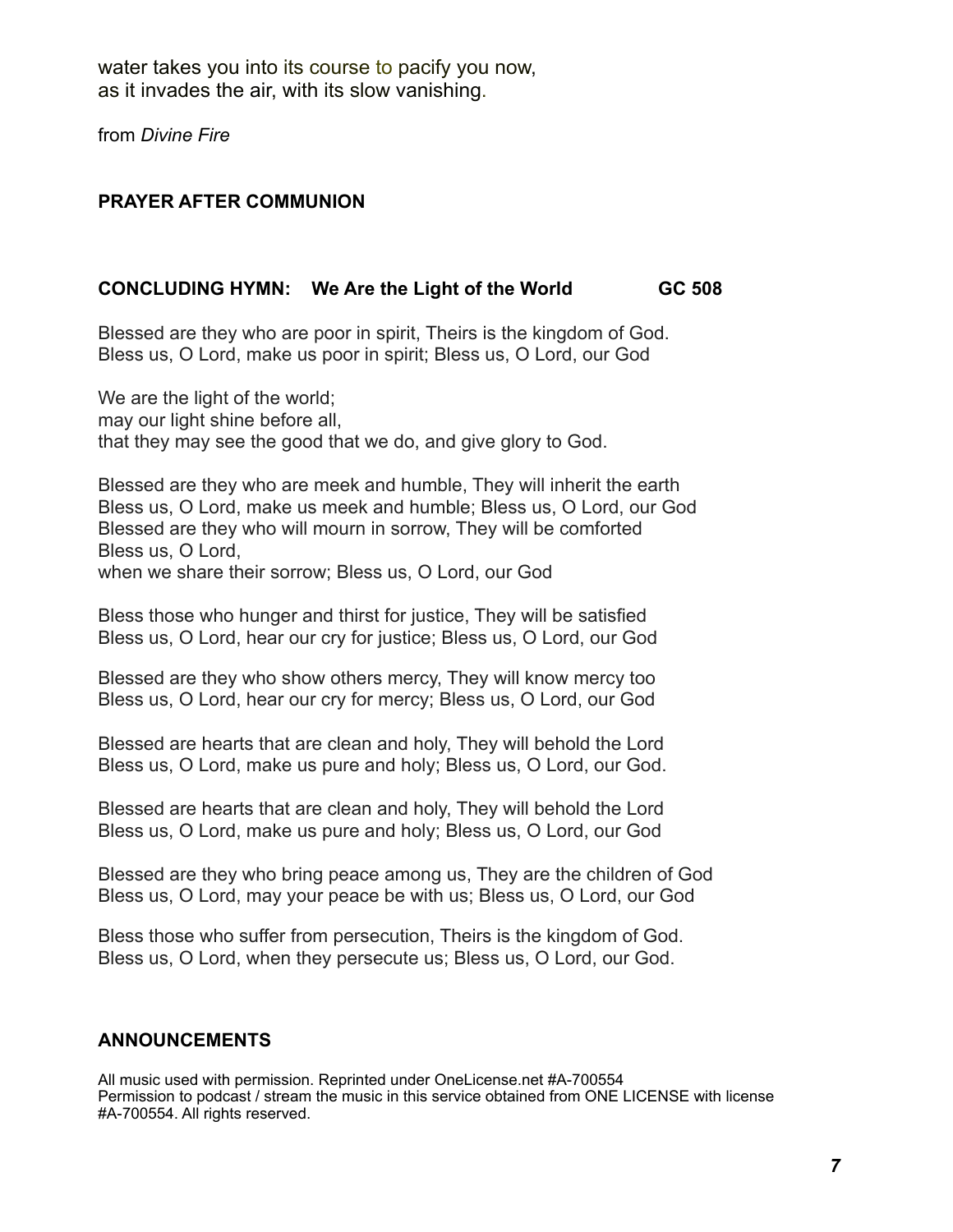#### **Announcements and Acknowledgement**

We encourage those who are Zoom to stay on after the closing song to chat. Those at St. John's, please exit through the common room if you are staying for the social. \*\*\*\*\*\*\*\*\*\*\*\*\*

Please check the DignityNY YouTube page or at the bottom of our website for Sunday Gospel and Homilies.

Check out the latest DignityUSA Dateline with link below or go to the DignityUSA website: Dateline: Conference Updates | Catholic Pride Blessing | Candidates Forum Video

#### 2022 Election for DignityUSA Board Members

All members received a ballot and if you have not voted yet, a reminder. Please use the last ballot sent or email operations@dignityusa.org if you have questions.

June 5, 2022

- Queens Pride is happening and DignityNY is marching. Parade occurs on 37th Ave in Jackson Heights (more details in coming weeks).
- Pentecost Sunday and kick off for the Chapter's 50th Anniversary year! Wear fire colors, red, orange, yellow, to celebrate the Church's birthday (add something about the Holy Spirit, if you want). Join us in the courtyard following liturgy for a festive celebration with pizza, salads, drinks and desserts.

#### 

**Spring cleaning alert.** We are collecting men's clothing for St. Christopher's lnn, a temporary homeless shelter that provides Chemical Dependency Treatment. The Inn is a ministry of the Franciscan Friars at Graymoor, NY. We are looking for lightly worn spring and summer clothes, shirts with collars, button down or plain, Polo shirts, pants, shorts, shoes, sneakers. Cannot accept used underwear or socks. Bring items to St. John's on Sunday, May 22nd or May 29th. For further information, you may call Richard Ferrara at 646-303-4258 

Saturday, June 25, 2022, 6:30 pm - Pride Liturgy at St. John's in the Village Church and broadcast

on Zoom

Sunday, June 26, 2022 - Witness on the sidewalk in front of St. Patrick's Cathedral Sunday, June 26, 2022 - March with Dignity/New York at the Heritage of Pride March

If you are interested in participating in a book club. We may start reading some of the books which are now banned. At first, we would be on Zoom. Contact Lewis (lewisnyc@gmail.com) if interested.

\*\*\*\*\*\*\*\*\*\*\*\*\*\*\*

2022 DignityUSA Conference Registration is Now Open. As with past conferences, the chapter will cover the conference registration for anyone who asks. Additional support will also be considered on a case by case basis. Speak to any Steering Committee or email dignitynewyork@gmail.com

Steering Committee meets on the second Tuesday of the month at 7:30 pm on Zoom. Meeting ID: 857 2315 4226 Passcode: 697371 All are welcome

Liturgy Committee will meet the second Monday at 7:30 pm on Zoom. All are welcome. The Liturgy Committee is looking for more committee members.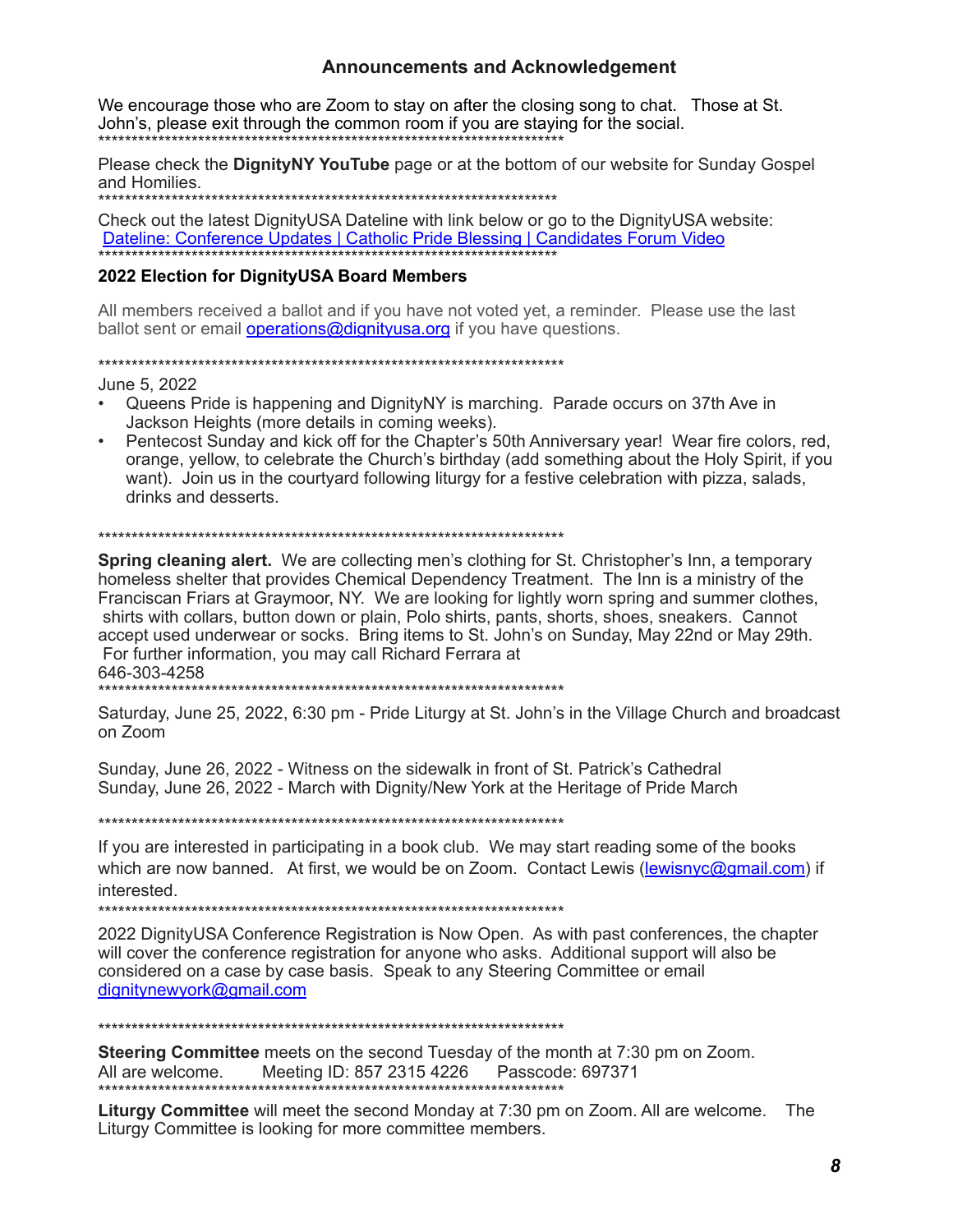**Come to the Table:** Catholic Worship for All - 3rd Sunday of the month  $\cdot$  10:30 am to 12 Noon. For more information, email Patricia Russell at ComeToTheTable@DignityNY.org

#### **Volunteering at Liturgies**

If you are interested in serving as a volunteer for our liturgy: help open and close the church, reader, coordinator, sacristan or tech person, we are always looking for volunteers. Please let Larry Caputo or Lewis Speaks-Tanner know you are interested. Volunteer@dignityny.org \*\*\*\*\*\*\*\*\*\*\*\*\*\*\*\*\*\*\*\*\*\*\*\*\*\*\*\*\*\*\*\*\*\*

#### **Protocols for in-person liturgy**

Face covering and being vaccinated are required for ALL in the church at St. John's. They are optional outside, such as in the courtyard. Reservations are not necessary. In addition, you are invited to exchange a Sign of Peace as you are comfortable doing, but please remain near your seat in order to maintain social distancing, and please respect everyone's comfort level. 

**THE CHOIR** is seeking new members. Speak to our Choir Director, **Norine**, if interested. • Auditions and Choir Practice will be in the choir loft at St. John's 1/2 hour before liturgy.

**The Trevor Project** Crisis intervention and mental health services for those ages 13-24 http://www.thetrevorproject.org/ Crisis hotline: 866-488-7386 (for those ages 13-24)

#### Trans Lifeline (US) 877 565-8860 www.translifeline.org

#### **National Suicide Prevention Hotline**

24/7 hotline, staffed by trained individuals, for those in suicidal crisis or emotional distress http://www.suicidepreventionlifeline.org/ Crisis hotline: 800-273-TALK (8255); 888-628-9454 (en español)

The Dignity/New York community enjoys and values your company in the celebration of our liturgy each week. Donations to Dignity/New York can be made by using the "Donate Now" located on our website or use the link below: https://www.dignityusa.org/civicrm/contribute/transact?reset=1&id=31&chNum=709

We encourage to become a member of DignityUSA (and Dignity/New York). By joining, you increase DignityUSA's voice. https://www.dignityusa.org/join

For more information about DignityNY or to view our calendar, visit our website home page at http://www.dignityny.org/ \*\*\*\*\*\*\*\*\*\*\*\*\*\*\*\*\*\*\*\*\*\*\*\*\*\*

To join our electronic announcements (e-Bulletin) list, send an e mail DignityNY@dignityny.org, or use the link on our home page.

To submit items for consideration for distribution via our electronic announcements postings, send them to Announcements@DignityNY.org \*\*\*\*\*\*\*\*\*\*\*\*\*\*\*\*\*\*\*\*\*\*\*\*\*\*\*\*\*\*\*\*\*

Steering Committee members: Chris Alberti, Danny Larkin, Tom McLoughlin, James Osbourn,

Lewis Speaks-Tanner and Jeff Stone

Friend us on Facebook: Dignity New York \_<br>\*\*\*\*\*\*\*\*\*\*\*\*\*\*\*\*\*\*\*\*\*\*\*\*